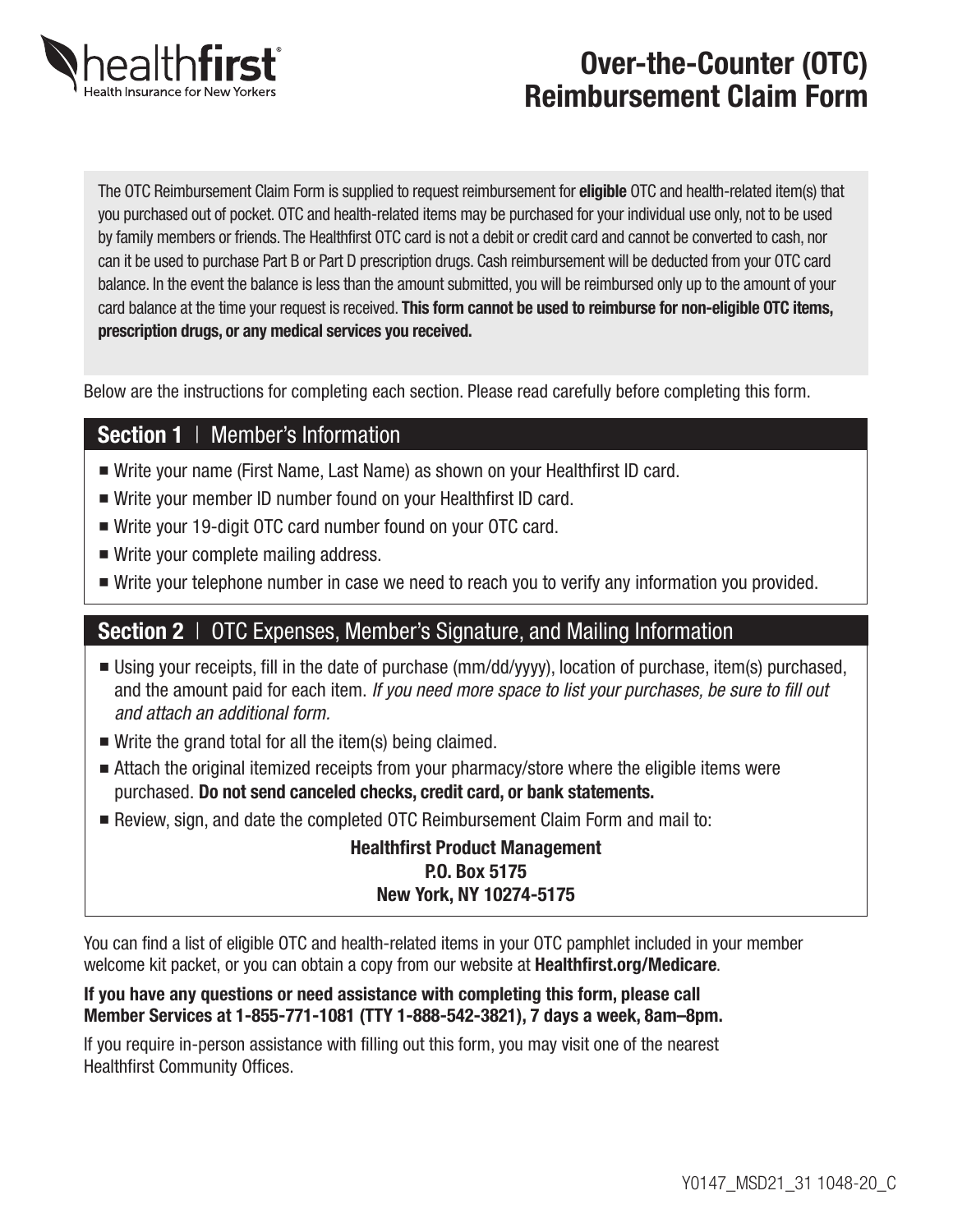

## Over-the-Counter (OTC) Reimbursement Claim Form

| <b>Section 1</b>   Member's Information |                              |
|-----------------------------------------|------------------------------|
| Member's Name                           | <b>Member's Address</b>      |
| <b>Member's ID Number</b>               | Member's DOB                 |
| <b>OTC Card Number</b>                  | <b>Member's Phone Number</b> |

## Section 2 | OTC Expenses

This section MUST be completed in full. Requests submitted with incomplete information cannot be processed and will be returned. Please complete all of the fields listed below to ensure that your claim is processed timely. Supporting documentation is required for all expenses.

| <b>Purchase Date</b><br>(mm/dd/yyyy) | <b>Location of Purchase</b> | <b>Item Purchased</b> | <b>Expense</b><br><b>Amount</b> |
|--------------------------------------|-----------------------------|-----------------------|---------------------------------|
|                                      |                             |                       | \$                              |
|                                      |                             |                       | \$                              |
|                                      |                             |                       | \$                              |
|                                      |                             |                       | \$                              |
|                                      |                             |                       | \$                              |
|                                      |                             |                       | \$                              |
|                                      |                             | Grand Total \$        |                                 |

I understand that I can only be reimbursed for CMS-approved, eligible OTC and health-related items. I understand that items purchased are for my use only and cannot be purchased for friends or family members. If I am seeking reimbursement for a dual-purpose item, I attest that prior to purchasing the dual-purpose item(s) included here, I had a discussion with my provider, who verbally recommended the item(s).

| Member's Signature                                                      | Date                |  |
|-------------------------------------------------------------------------|---------------------|--|
| Was this form easy to fill out? $\Box$ Yes<br>If No, please explain why | <b>No</b>           |  |
|                                                                         | For Office Use Only |  |